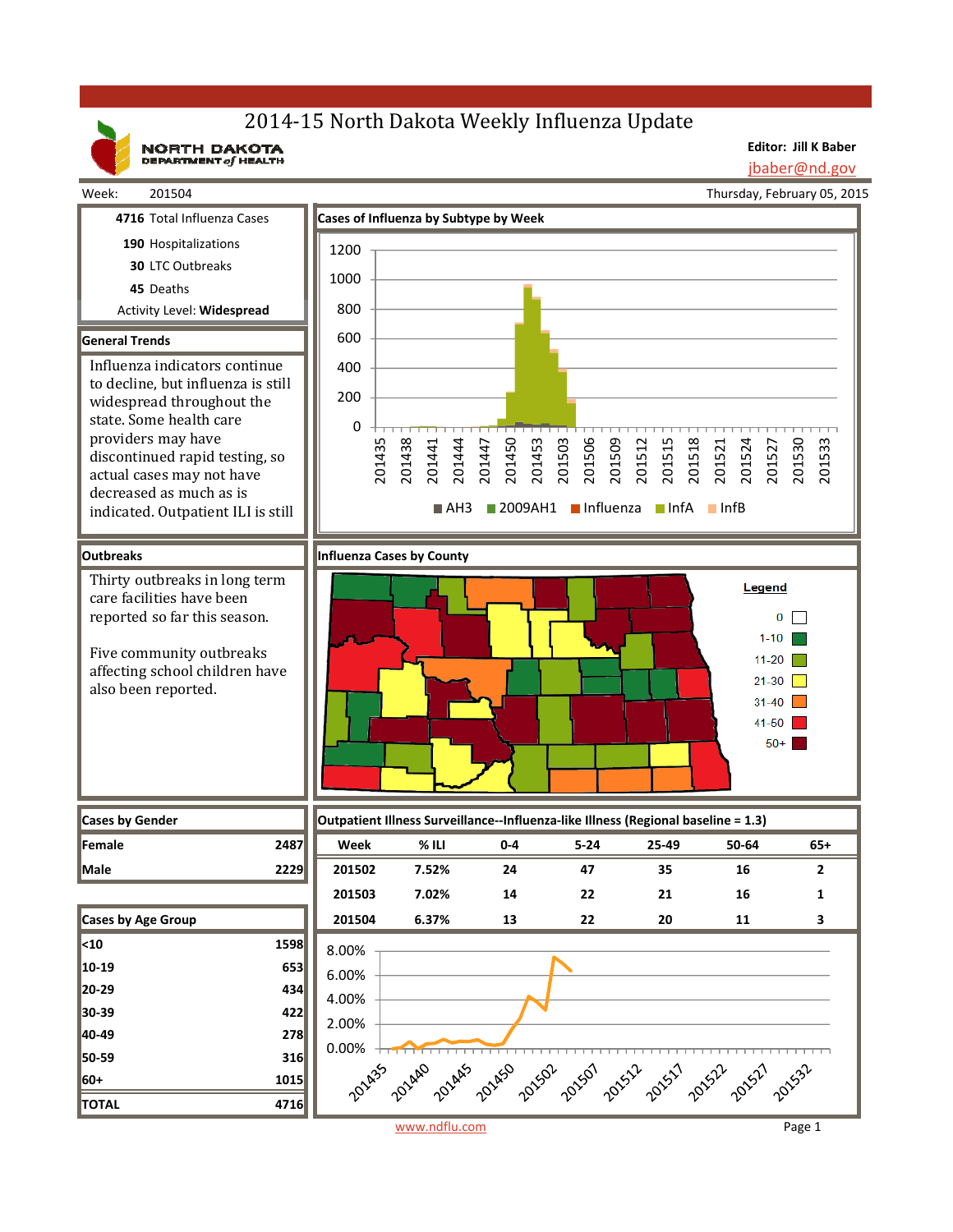## 2013‐14 North Dakota Weekly Influenza Update

**NORTH DAKOTA**<br>DEPARTMENT of HEALTH







Thursday, February 05, 2015 **North Dakota Syndromic Surveillance‐‐Influenza‐like Illness (ILI)**

The percent of visits for ILI this week in our syndromic surveillance system decreased to 0.55%. Syndromic surviellance data includes hospital and walk-in clinic data from facilities across North Dakota, as well as ND data we receive from the Department of Defense.

#### **Sentinal Laboratory Surviellance**

Percent positivity of influenza testing at sentinel laboratories decreased this week to 14.11%. 

\*These data do not represent all laboratory results for influenza.



Percent positivity for RSV increased to 23.26% this week--the highest since data collection began in September.

### **National Statistics:**

National influenza activity and surveillance information is available from the CDC FluView website at: http://www.cdc.gov/flu/weekly/, and is updated every Friday.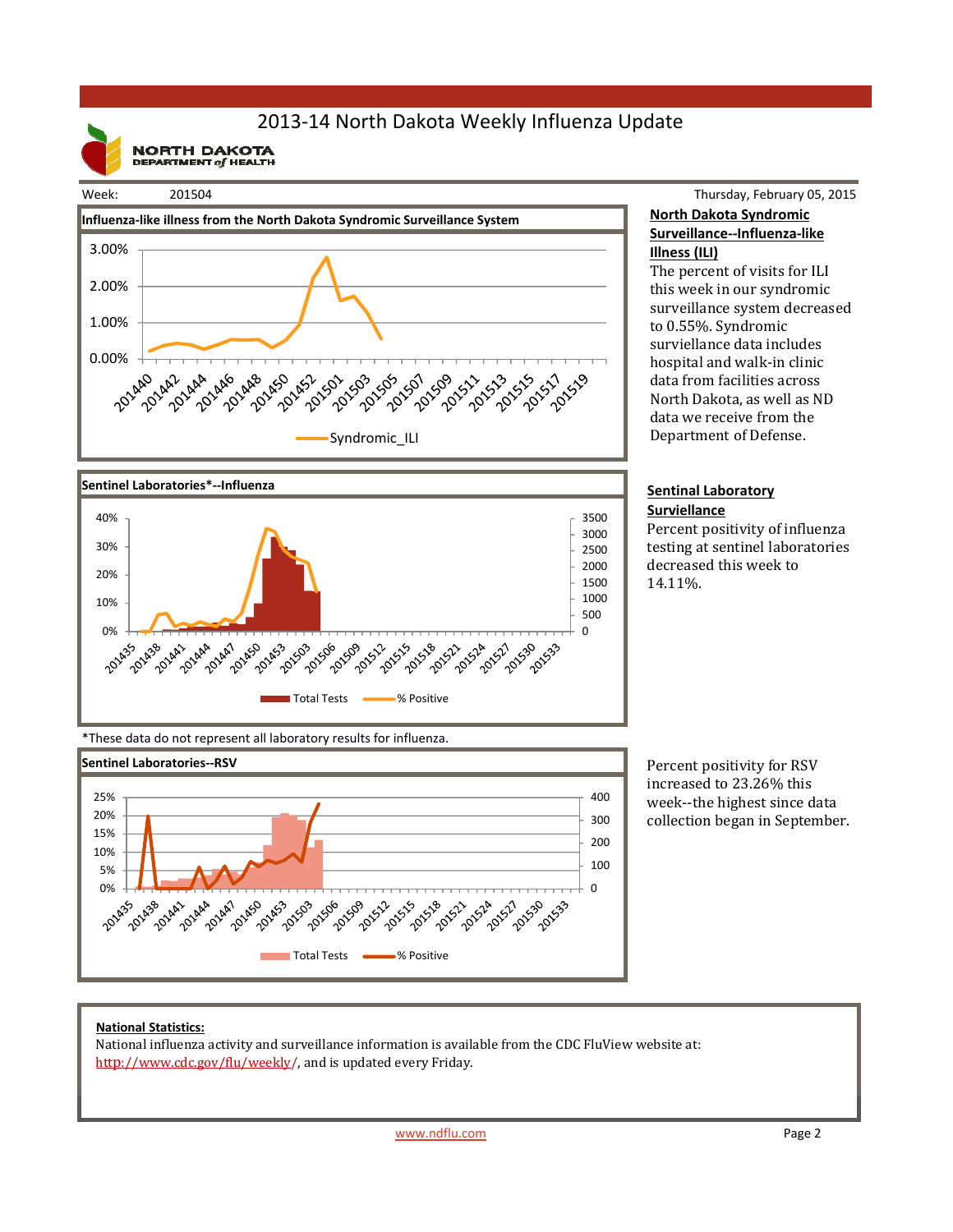## 2013‐14 North Dakota Weekly Influenza Update



**NORTH DAKOTA** DEPARTMENT  $of$  HEALTH